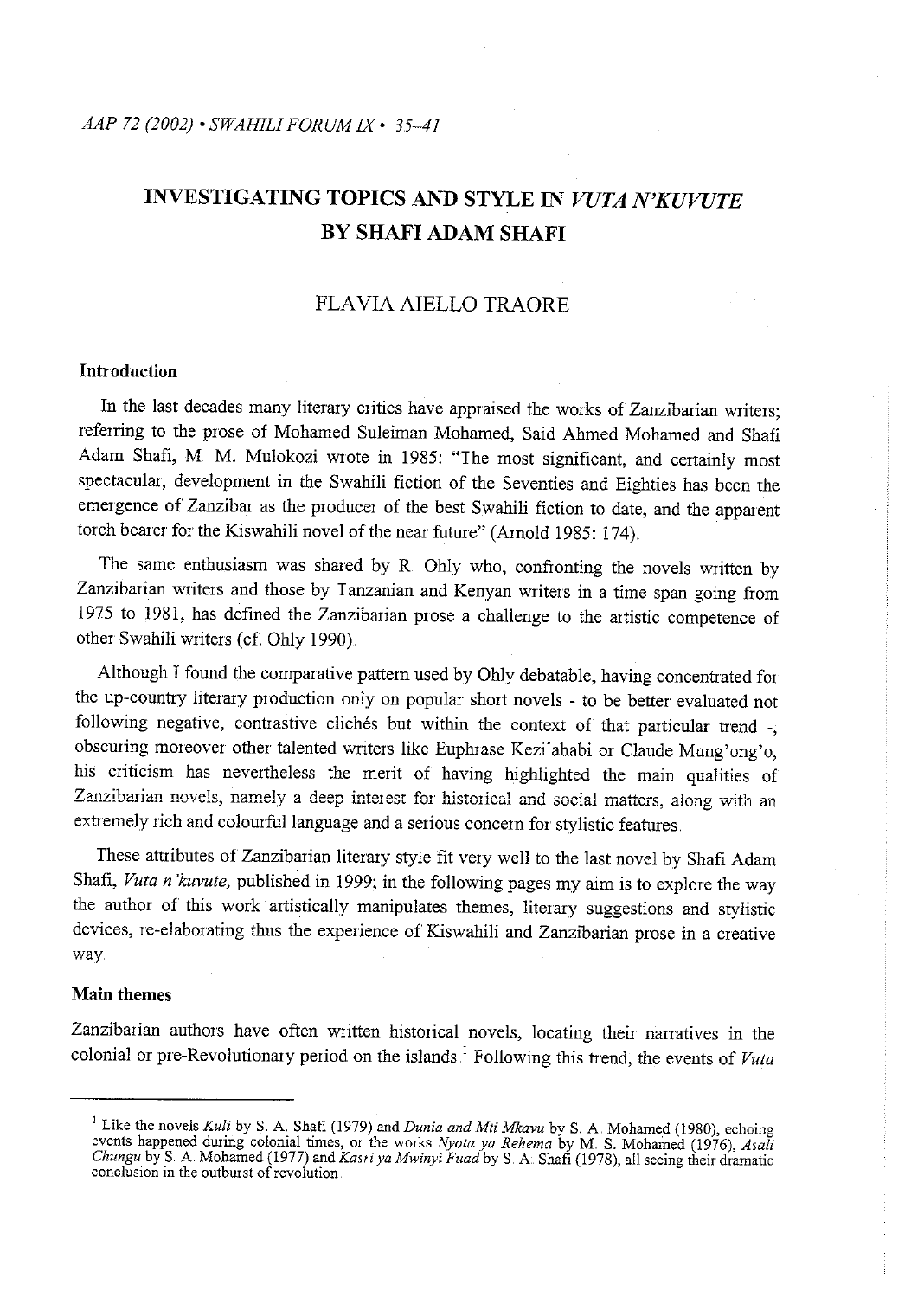### 36 *FLAVIA AIELLO TRAORE*

*n'kuvute* happen upon the last phase of colonial experience in Zanzibar. The plot of the novel is very complicate, the tormented lives of the main characters are exposed through a great number of events, secondary characters, thrilling actions, *coups de theatre,* all unified, in my perception, by a common motif, the love for *uhuru*, for freedom and independence, at various levels, individual, social and political, thus significantly inheriting the emancipatory spirit of  $$ 

The reader is first introduced to the story of a young Indian girl, Yasmin, who, following the tradition of arranged marriages, moves to Mombasa with her husband, the old businessman Bwana Raza: unhappy and lonely, she finally rebels and flees back to Zanzibar..

Depicting the consequences of a wrong up-bringing is a typical theme of Kiswahili literature, the writers often illustrating negative familiar milieus which affect the life of young people, especially girls, either defeated to death by mental and/or physical aggressions, like Rosa Mistika or Asumini<sup>3</sup>, or escaping the authoritarian context like Maimuna<sup>4</sup> and Yasmin, both unconsciously driven to a new life

Once in Zanzibar Yasmin is rejected by her uncle, and she asks for help her only friend Mwajuma, a Swahili girl living in the poor quarter of N' gambo, who takes care of her unconditionally. In contrast to her generosity, Yasmin's mother refuses to forgive her daughter, not only for having ashamed her family abandoning her husband, but also for mixing with the Swahili people, breaking thus the refractory habits of her community, and the social / cultural distinctions so well exploited and stigmatised by colonial policy in terms of race relations.<sup>5</sup>

Oppressed by social constrictions and racism, Y asmin recovers while staying at Mwajuma's place, where she is puzzled by a more relaxed living style, including alcohol abuse, starts to go out to music performances, and more importantly falls in love with a young man called Denge.

Denge is a young intellectual, returned from Europe with no money but a Russian degree and a strong engagement for liberating his country from British Protectorate. He and his companions are persecuted by the police for doing political propaganda, introducing in the country books and newspapers banned by colonial censorship Yasmin becomes reluctantly involved in the struggle between Denge's group and the policemen, who try to force the girl

 $2$  And specifically the proletarian perspective adopted in his first works, cf. Blommaert 1999: 145

<sup>3</sup> Respectively in the novels *Rosa Mistika* by E.. Kezilahabi (1971) and *Tata za Asumini* by S. A. Moharned (1990) Both girls are victims of their father's obsession with sexual purity Cf Bertoncini-Zubkova 1996:  $10<sub>1</sub>$ 

<sup>4</sup> In the novel *Utengano* by S A Moharned (1980)

<sup>&</sup>lt;sup>5</sup> Ihe small and heterogeneous Asian community of Zanzibar was involved in the British Administration (as **subalterns) during colonial times, thus accentuating its social and cultural isolation from the rest of the**  population See A. Crozon, "Les groupes sociaux avant la révolution", in *Zanzibar aujourd'hui*, ed .. Karthala, Paris 1998, pp 113-139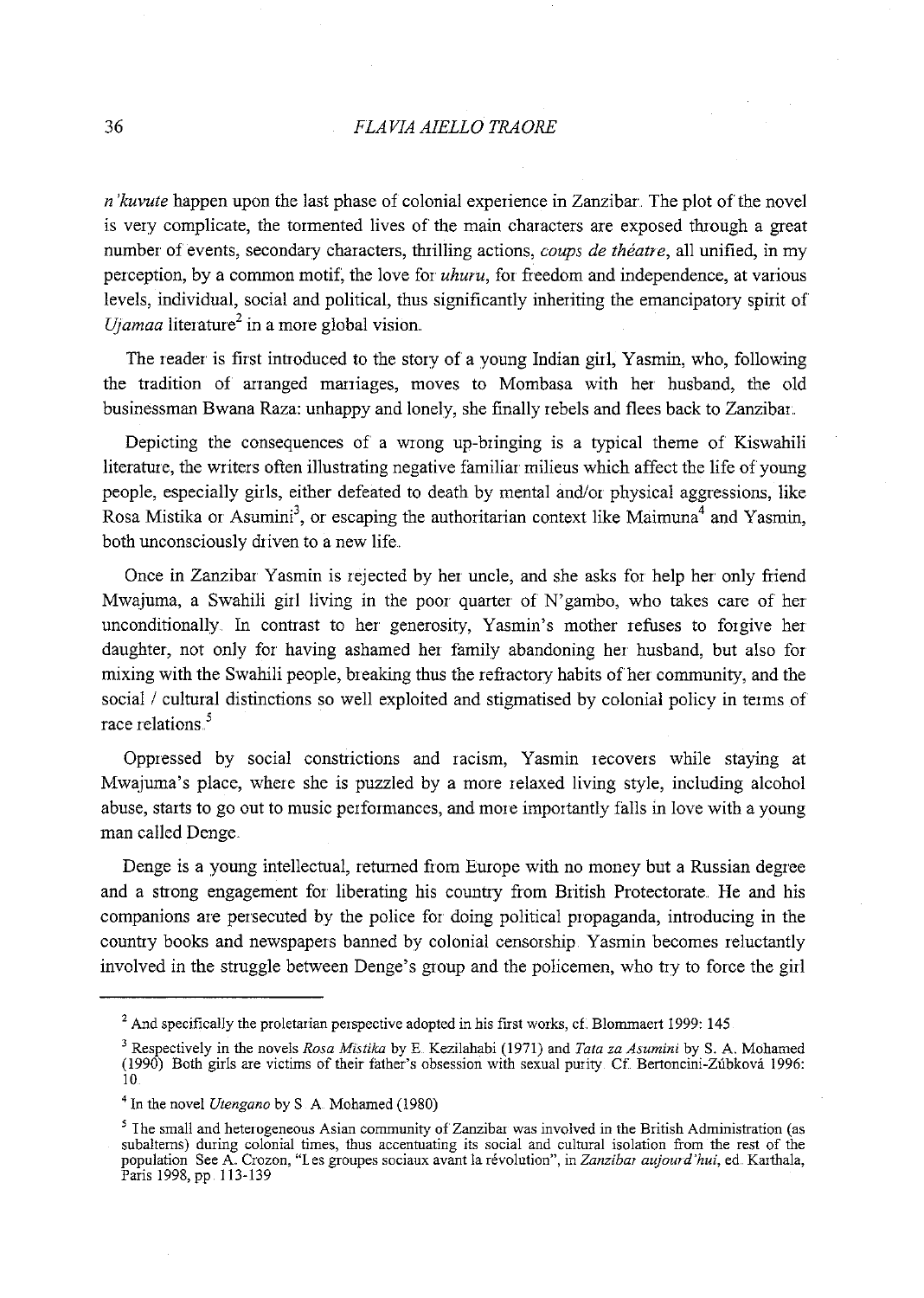to betray her "communist" and "atheist" lover, but she decides to help the activists, believing that they are only discredited because they fight for independence. As explained by Denge, the British authorities attempted to isolate the promoters of independence from their fellows, pursuing the strategy of divide and rule:

*"Sikiliza Sista, hawa wakoloni na vijibwa ryao ni watu wapumbavu kabi,sa, kwao kila mtu ni koministi Ukidai hakiyako wewe koministi Ukisema kweli wewe koministi Ukipinga kutawaliwa wewe koministi Kila anayedai haki kwao ni koministi, na sumu yao kubwa wanayoitumia ya kutaka kutenganisha watu kama hao na wananchi wenziwao ni kusema kwamba watu hao wanaowaita makomini:stl hawaamini Mungu.* "(Shafi 1999: 68)

The continuous fight between colonial officers and freedom combatants transmits to the novel the sense of thrilling and suspense typical of detective stories, literary genre first imported to Kiswahili literature by Mohamed Said Abdulla<sup>6</sup>, but in this case the policemen are negative characters, obtusely serving the colonial state.

As explained by Pazi, another partisan, in the struggle for *uhuru* it is often necessary to perform illegal actions:

*"Wakati tunapambana na adui lazima tutumie mbinu zote tunazoweza kuzitumi'a. Pale inapoyumkinika kutumia mbinu za dhahiri' basi tuzitumie kwa kad1iya uwezo wetu .. Pale ambapo hapana budi ila kutumia njia ya siri kwani mapambano yetu ni ya vuta n 'kuvute Wao wanavutia kule na si:si tunavutia huku na katika mvutano huo hapana suluhisho Unaloweza kupatikana i:sipokuwa kuwa huru.* **Uhwu** *ndiyo suluhi.sho, kwa hivyo lazima tutumie mbinu mbalimbali katika kutafuta suluhi.sho hilo.* "(Shafi 1999: 113)

Interestingly though, protest and resistance in this novel do not include violent actions against human beings, but demonstrations, attacks to the symbols of colonial power (like segregated restaurants), diffusion of illegal literature, redaction of a local newspaper- named *Kimbunga*  -, all destabilising strategies in the *vuta n'kuvute* - trial of strength - for independence.

Here too, like in many Zanzibarian works, we find an explicit reference to the title, whose semiotic is contingent to the text but at the same time highly symbolic, soliciting the reader to a harder commitment in the interpretation of this historical novel (cf. Ohly 1990: 30)

In *Vuta n'kuvute* freedom of thought and expression is the premise to singular and collective fights, but sometimes the two dimensions enter in an insoluble conflict To affirm one's own right to love is sometimes a luxury when the defence of your country is the first urgent imperative, as confessed by Denge to his lover:

*"Yasmin mimi najua kama unanipenda, na mimi nakupenda vile vile, lakini kuna kitu kimoja napenda ue!ewe, kuna mapenzi na wajibu wa m tu katika jamii. Kila m tu ana wajibu fulani katika jamii na mi'mi wajibu wangu mkubwa ni kufanya kif a niwezalo kwa kushi'r ikiana na wenzangu ambao wengine unawajua na wengine* huwajui~ **ili** *kuona kwamba nchi hii inakuwa huru. Hii ni kazi ngumu, ina maiatizo mengi na inahitaji kujitolea muhanga na mimi ni miogoni mwa hao waliojitolea muhanga kufa, kupona, potelea mbali Tupo wengi tuliojito/ea namna hiyo, tena wengi sana, maelfu* " (Shafi 1999: 145)

<sup>&</sup>lt;sup>6</sup> After the famous *Mzimu wa watu wa kale* (1960), he published a series of stories linked through the figure of the detective Bwana Msa. Cf Bertoncini-Zubkova 1989: 55-60.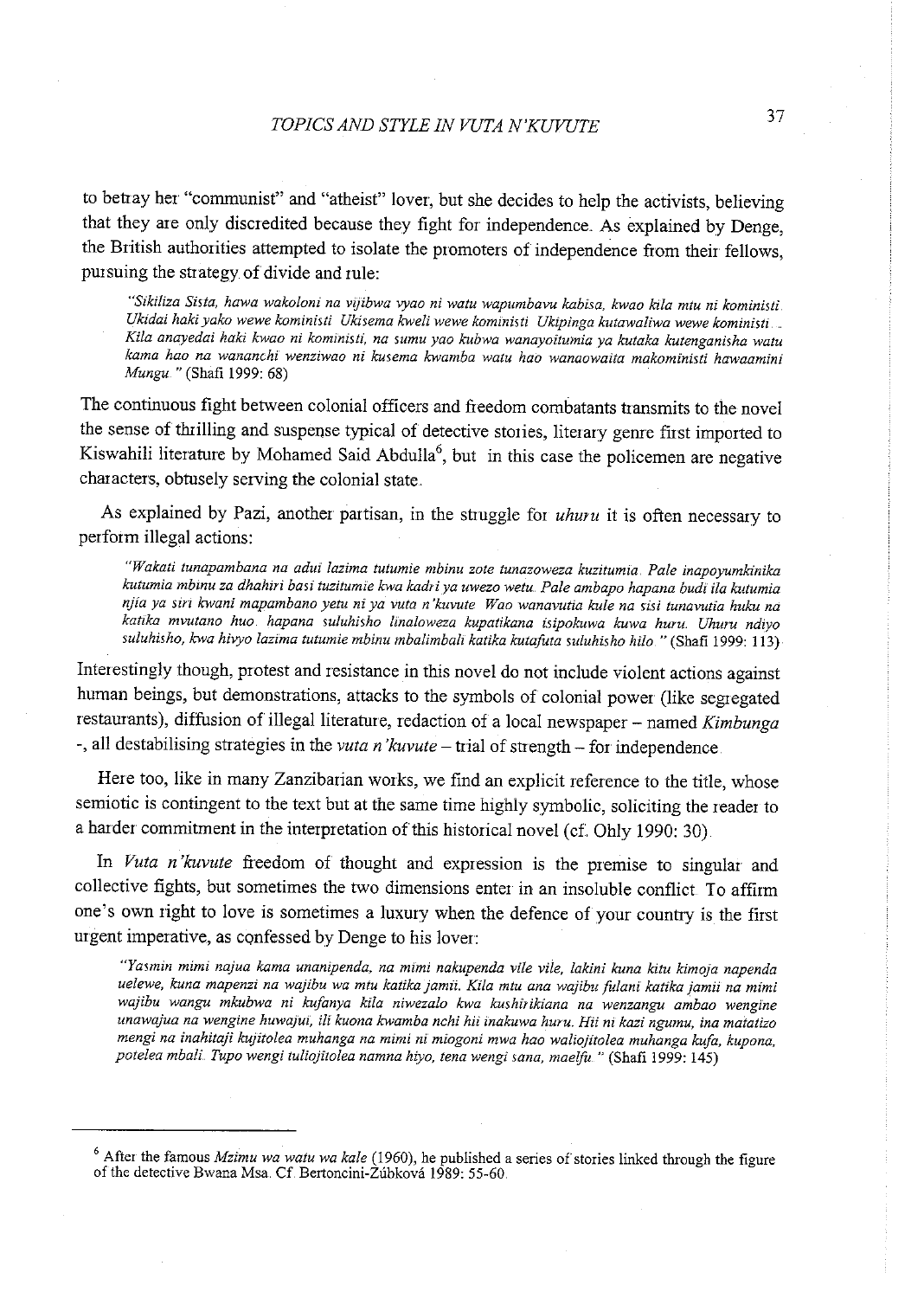Denge's life is sacrificed to his cause, involving being arrested or in exile, and Y asmin has to accept his destiny of loneliness, going her own way. Once again she is confronted with racist biases.. The maniage with Bukheti, her former neighbour in Mombasa, is opposed by both families, showing their fear and despise for *the other,* the intruder, de-humanised with various verbal aggressions.

*"Iko wapi heshima ya binadamu, ikiwa Muhindi anamwita Mswahili golo na Mswahili naye anamwita Muhindi ponjoro?"* (Shafi 1999: 254)

The mediation of old and open-minded family friends helps to put aside the prejudices; the novel ends with this happy union, sometimes shadowed by Yasmin's melancholy. The last, powerful scene of the novel is signed by an Indian song that Yasmin listened to in Mombasa, dancing alone to calm her soul - there, and also singing in a *taarab* group in Unguja, she had always experienced music as personal rescue -, and the notes of that song remind her of the sweet and sour taste of liberty

#### **Stylistic devices**

Hereafter I will focus on some aspects of the narrative structure of the novel *Vuta n'kuvute*, investigating mainly the organisation of the story, the strategies of discourse', and the use of speech differentiation in the text

Like most Zanzibarian works, this novel is engineered with great artistry, being composed by a great number of brief chapters (precisely eighteen), functional to an intricate plot of events and existents, with a fast and sometimes thrilling rhythm, which lets continuously grow the interest of the reader.

Time sequence in the novel is generally progressing  $-$  flashbacks are rare, like in the digression about Denge's past experience in Europe. The pattern is alternating the different life stories, sometimes parallel, sometimes intertwining, of the main characters; most episodes are indeed cmcial to whole comprehension of the plot, only a few episodes can be considered as satellites (Chatrnan 1998: 52-53), giving more aesthetic quality to the narrative but not interfering with the logic of the story line, like for example the circumstance of Roger and Salum visiting Mwajuma and the quarrel between the two men.. The novelist skilfully balances the techniques of *showing* (where the events are mimed by the characters) and *telling*  (where the events are told by a narrator; ibidem: 30).

As observed by Chatman, the opposition between overt and covert narrator is a spectrum of possibilities within a literary work (ibidem: 211): from the very beginning of this novel a heterodiegetic narrator appears, with various degrees of visibility.

<sup>&</sup>lt;sup>7</sup> I follow here the distinction between story and discourse made by Chatman, in other words between the what and the how of narrative. Cf Chatman 1998.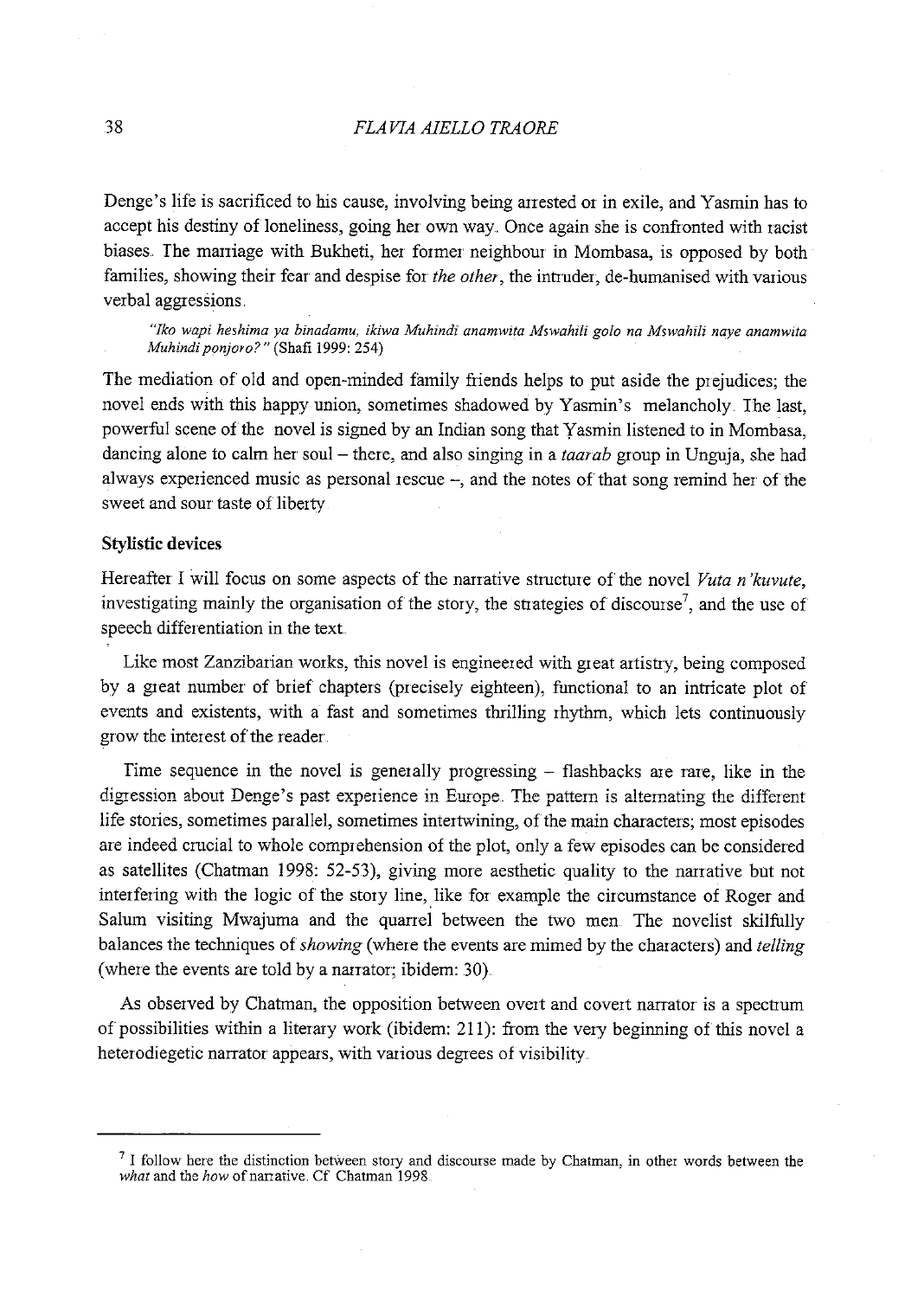*V uta n 'kuvute* abounds with dialogues - where the narrator is almost imperceptible -, not only colloquial speeches, but often longer pieces of reasoning, very important in conveying information about the characters and/or some crucial messages, like the above-mentioned quotations by Denge and Pazi.

At an intermediate stage one finds the use of the indirect free speech, where the words or thoughts reported by the narrator remain closer to the character, with a subtle effect of ambiguity, like when disclosing the first impressions of Denge registered by Yasmin:

*Kwa Yasmin huyo alikuwa n 'do Mwaftika wa kwanza kuambiwa ametoka Ulaya Shilingi mbili za kununua ukanda wa kufungia suruali yake zinamshinda, na ile suruaU i,siyokuwa na pasi "aliyovaa imezuiliwa kiunoni kwa* tai~ *labda aliyorudi nayo kutoka huko Ulaya, na hivyo viatu alivyovaa, karibu vido/e vingine vinataka kuchungulia nje.* (Shafi 1999: 49)

Often the narrator reveals his omniscience, describing both the physical appearance of characters and their inner thoughts and feelings, like at the beginning of the novel presenting the beautiful Y asmin, sad for marrying the old Bwana Raza, but too young and too shy to oppose her parent's decision

Only rarely the narrator goes one step further, telling not only what the characters know, but also what they do not know, like Koplo Matata, the police man, in charge of collecting information about Y asmin:

*Ilimbidi kwanza afikiri pa kuanzia Lakini ataanzia wapi? Yasmin si mtu ambaye alimjua hapo zamani kwani wakati Yasrnin alipokuwa akiuza duka la Bwana Raza hapo Mtendeni, yeye hakuwa na shughu/z naye* (Shafi 1999: 77)

The description of the enviromnent offers another opportunity to the narrator to let his voice be heard; this novel abounds with descriptions of outside environment (e.g. the airport ... or the old town of Mombasa) and inside spaces, often contrasted with the physical and psychological condition of characters, like Bwana Raza's magnificent flat in Mombasa where Yasmin feels lonely and desperate, whilst experiencing freedom and humanity at Mwajuma's humble place. In one case two places are explicitly related to each other under a symbolic point of view, precisely the prison where Denge is arrested and Shihab's rich house in Tanga where Yasmin feels trapped in by her jealous husband:

*Wakati Denge amefungwa gerezani kumbe Yasmin naye amefungwa na rnurnewe.* (Shafi 1999: 196)

The use of verbal parallelism helps to stress the analogy between a physical place and a mental condition; to note also the exclamation *kumbe,* revealing a participating narrator ..

All the above-mentioned techniques concur to build a mobile narrative structure and striking, convincing characters In his work *Kunga za Nathari ya Kiswahili* S.A Mohamed has distinguished three typologies of characters, namely the round character *(mhusika mviringo),* the flat character *(mhusika bapa)* and the caricature *(mhusika kinyago,* cf Mohamed 1995: 73-75)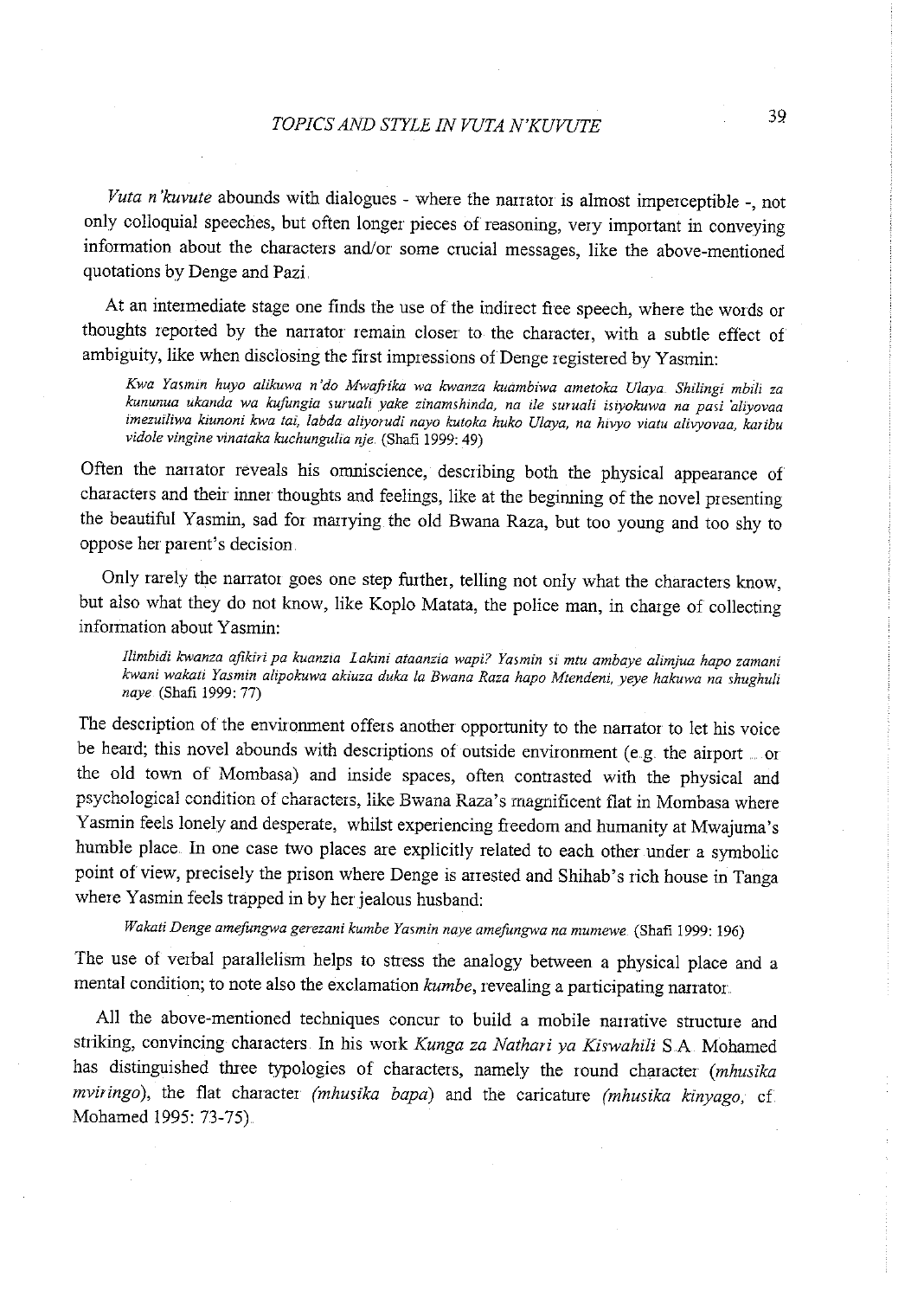#### 40 *FLAVIAAIELLO TRAORE*

Following this useful classification, I consider Yasmin and Denge as round characters, because they are living, thoughtful, contradictory. Bukheti and Mwajuma, the two other well characterised personalities in the novel, are less deep and complex, but their relative flatness is a deliberate choice by the author, insisting about particular human characteristics, in the first case about passion and determination, in the second case about openness and joy of life Inspector Wright and Koplo Matata are more grotesque caricatures, typifying the negative features of colonial system, but still quite likely, like even the minor characters of the novel

Important requisites in the building of realistic novels are the language used and the ability to take into account speech differentiation in the dialogues. Similarly to other Zanzibarian writers, Shafi Adam Shafi not only has employed a vivid language, marked by dialectal features, but also succeeded in rendering different language registers, different language awareness, different verbal attitudes. The most striking example is the contrast between Denge, the engaged intellectual, and Mwajuma, the humble, uneducated woman; the two characters speak in a complete diverse way, the first one sometimes bookish and slightly formal, like in the above-cited passages, the second one using a very colloquial vocabulary and a very straightforward tone, like in the following conversation:

(D) *"Tokea hapo nilikuwa nimechoka, nilikuwa natafota pass time tu."* 

(M) *'Umechoka umefanya kazi gani?"* 

(D) *"Lo' Leo nilikuwa na kazi kubwa kwelikweli* "

**(M)** *"Kazi gani'? Kwani wewe una kazi, Denge?" "Kila ninapokuona unaranda na bai.skeli tu .. "*  (Shafi 1999: 196)

Mwajuma does not understand what kind of job Denge does and she naively expresses her surprise, with a humorous effect, but a further implication of her observations is that not only Denge's job is actually mysterious, but that to her political activism, like the word *koministi*  that she once erroneously confuses with *msaliti* (Shafi 1999: 67), is a too abstract, vague idea, whereas she and Yasmin act in name of a more empirical sense of justice.

The use of speech differentiation is thus functional to the creation of an actual polyphony, citing Bachtin's definition (cf. Casadei 2001: 85), that means different world's visions confronting each other in the novel.

Speech differentiation also includes the varieties of Kiswahili spoken by Asians, like Yasmin's mother *(Umekujisha kufenza nini hapa wewe mwenaharamu;* Shafi 1999: 43) and Europeans, like Inspector Wright *(Nafikiri nini juu ya hii book?;* Shafi 1999: 76), which add much more than local colour and humour to the narrative.. These distorted varieties of Kiswahili are objective correlative to the mental attitude of the characters; not casually Yasmin's mother is the only Asian in the novel to use a deficient language, manifesting her profound closure, her refusal of the external world. The Englishman Inspector Wright too does not put much care in speaking Kiswahili with Koplo Matata, and the impoverishment of the language reflects the debasement of human relationships, reduced to the master/serf paradigm.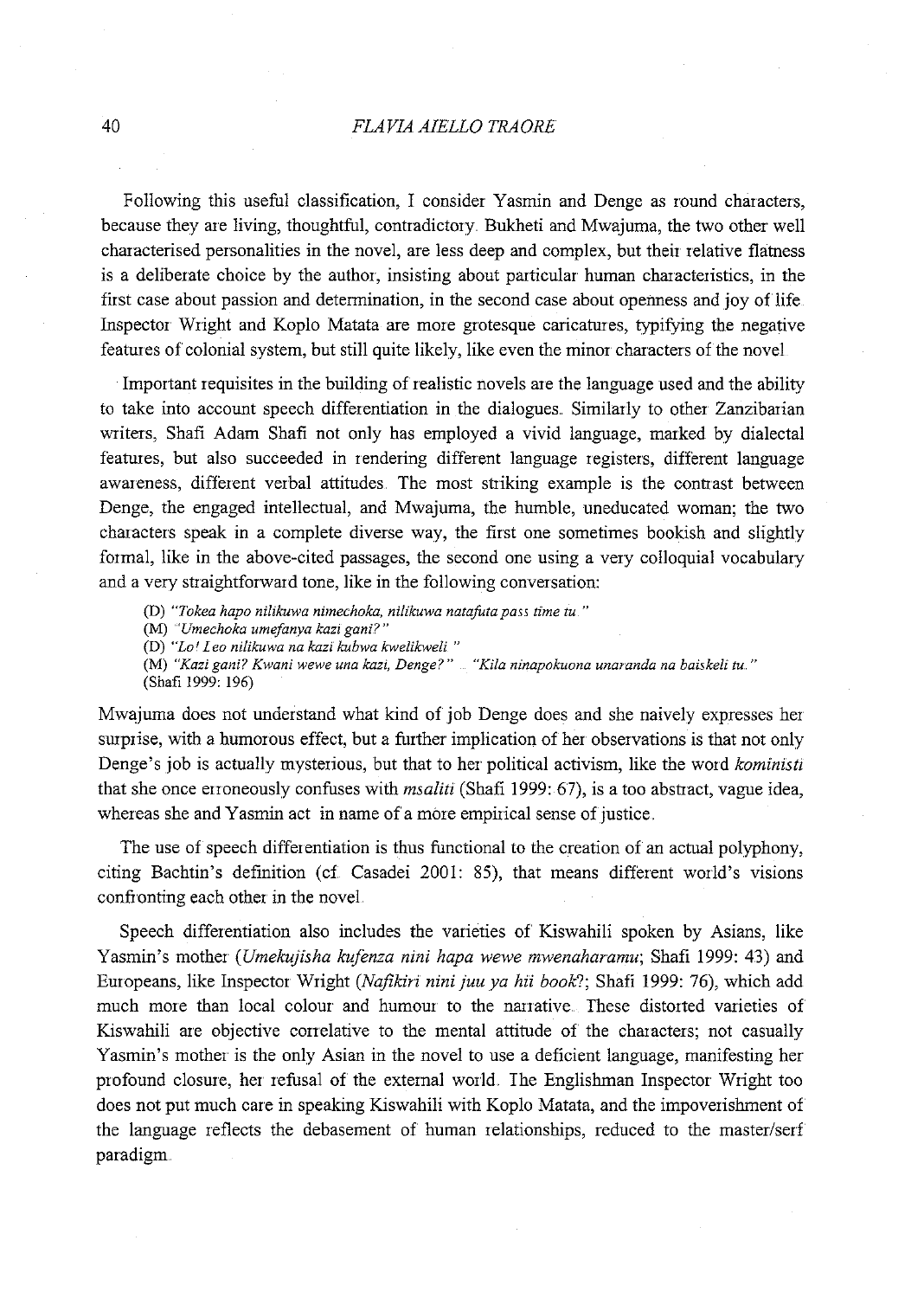# *TOPICS AND STYLE IN VUTA N'KUVUTE* <sup>41</sup>

### **Conclusion**

In the above analysis I evidenced some thematic cores and stylistic traits of the novel *Vuta <sup>n</sup>'kuvute* that assess it as a mature contribution to the development of Kiswahili and Zanzibarian prose. The various themes were linked through what appeared to be a salient *leitmotiv* of the narrative, namely the defence of fieedom at any level, personal, social and politicaL With regard to the stylistic devices, I emphasised the novelist's ability in the construction of a carefully engineered narrative structure and of well characterised personalities

#### **References**

- Arnold, Stephen (ed.). 1985. *African Literary Studies. The Present State* Washington: Three Continent Press.
- Bertoncini-Zúbková, Elena 1989. Outline of Swahili Literature. Leiden: E. J. Brill.
- Bertoncini-Zubkova, Elena 1996 *Vamps and victims- Women in modern Swahili literature*  Köln: Köppe.
- Blommaert, Jan. 1999. *State Ideology and Language in Tanzania*. Köln: Köppe.

Casadei, A. 2001. La critica letteraria del Novecento Bologna: Il Mulino.

Chatman, Seymour 1998. Storia e discorso. Milano: Nuova Pratiche Editrice.

- Crozon, Ariel 1998. Les groupes sociaux avant la révolution *Zanzibar aujourd'hui*. Paris: Karthala, pp. 113-139.
- Mohamed, Said Ahmed .. 1995 *Kunga za Nathari ya Kiswahili ..* Nairobi: East Afiican Educational Publishers
- Ohly, Rajmund. 1990. *The Zanzibarian Challenge Swahili Prose in the Years 1975-1981*  Windhoek: Academy.

Shafi, Shafi Adam. 1999. *Vuta n'kuvute* Dar es Salaam: Mkuki na Nyota Publishers.